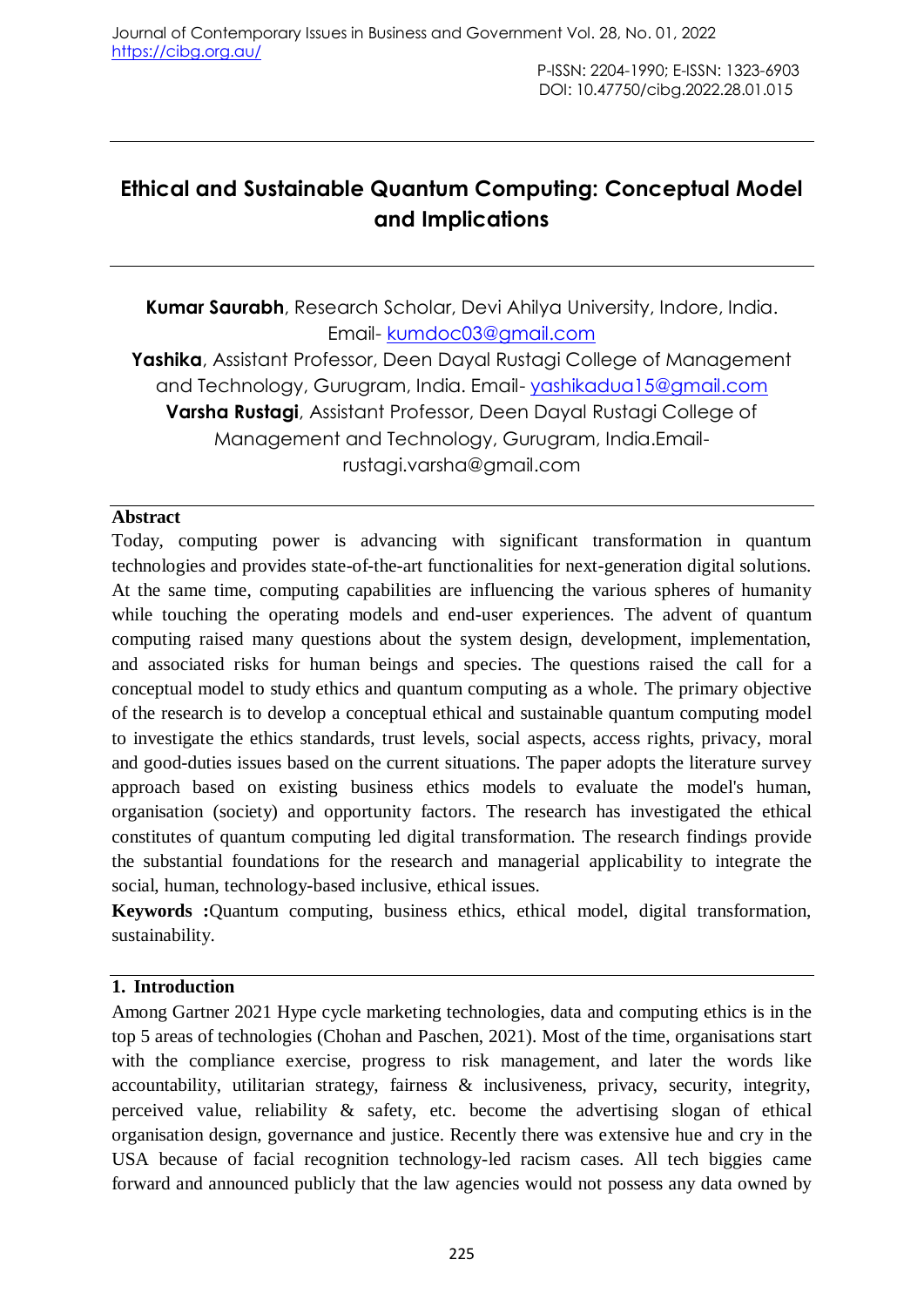enterprises.The concern was, technology can become susceptible to errors, not sustainable; ultimately, it is not ethical.

The thought of developing acomputing machine/system which can think like humans can raise many sustainable and ethical issues. Sometimes these machines and systems harm human rights and things relevant to being moral (Siau and Weiyu, 2020). Today, we live in the digital age where things are digitally connected and powered by quantum computing. Data is the new fuel to run this digital economy. Digital innovations have touched the very corner of life, goods to services, environment to law, society to individuals, primarily all industries like healthcare, logistics, government, BFSI, manufacturing, energy, utilities, law, public services, agriculture etc (Salah et al., 2019; Corea, 2019; Smith and Bean, 2019; Wirtz et al., 2019; Shortliffe and Sepúlveda, 2018; Krausová, 2017). Like other technologies,quantum computing based machines/systems faces some challenges leading to open social risks. There are chances of errors, prejudicedprocedures and inaccuracies for unexpected and destructiveinfluencesoncivilisation (Winfield and Jirotka, 2018; Yuste et al., 2017).

Quantum computing solutions are impacting public services. Therefore, quantum systems should be responsible, answerable, sustainable, andmoral over all the benefits. Quantum engineering paradigms need a shift from traditional models to social engineering paradigms considering integrating social and ethical inferences (Harris et al., 2013). This requires a holistic approach of collaborative efforts with different personas like data scientists, domain experts, social activists, philanthropists, entrepreneurs, general public to develop, accept and support the quantum technologies aligned with ethical and sustainable values that protect and encourage community well-being affected by quantum solutions (Sharkey, 2008; Burton and Goldsby, 2005; Gunkel, 2012; Dignum, 2018; Boddington, 2017).

Recent ethical and sustainability issues with respect to quantum computing in the last 4-5 years and World Economic Forum (WEF) 2021 theme on Digital ethics and sustainability motivated us to pursue this research in the area of Quantum ethical and sustainability implications and morality discussions (Bughin et al., 2018; Awad et al., 2018). Ethics and sustainability are the fundamental constituent of Quantumtransformation journey.

We believe that this research is one of the first attempts to target ethical and sustainability issues of quantum computing. The research attempts to study ethical and sustainableinnovation, adoption, intention and behaviour as a research topic and develop the constructs for exploratory findings and evidence. The research takes the literature survey route as the sample of ethical and sustainable quantum computing solutions intention, how they adapt and use the platforms, their substitutes, adoptions, philosophy and its influence on humanity. The intention is to comprehend a conceptual model and platform that is ethical and sustainable- practices utilitarian/ deontological ethics, provides sustainable ecosystem, believes in fairness & inclusiveness, safeguards privacy, security & integrity, accountable and ultimately reliable.

#### **2. Quantum computing**

There is a misconception that quantum computing extends classical computing and servers available for faster processing. In the real sense, quantum computing is designed for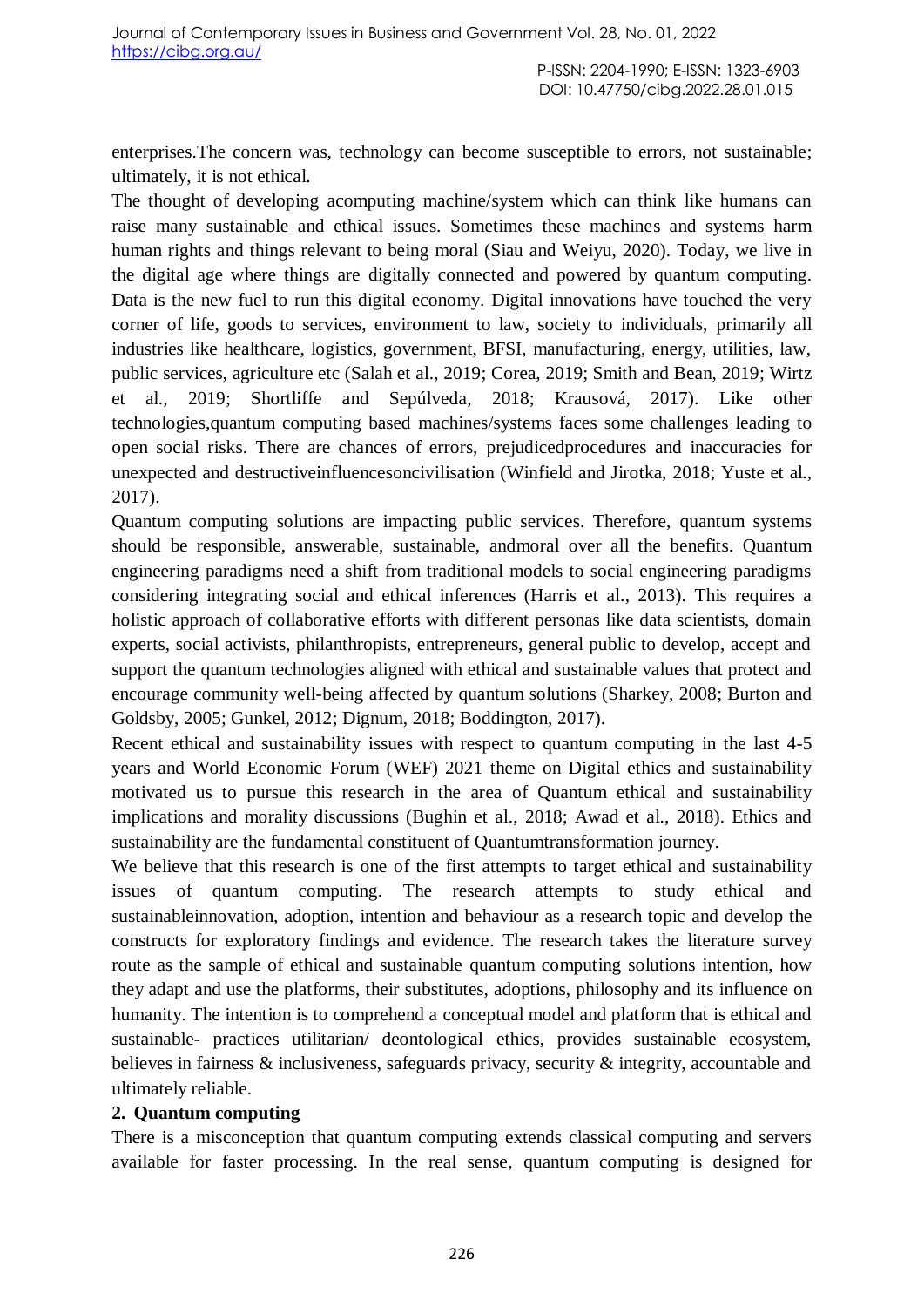aparticular purpose with unique features for specific workloads (Preskill, 2018). Quantum computing harnesses quantum physics suitable for computing involving exponential scalingbased computations. The quantum solutions are based on two characteristics, i.e., superposition and entanglement, while classical computing devices are based on binary (Hirvensalo, 2003). While classical computing is limited to one of the two states of information, quantum computing information can be superpositioned to zero and one state (Li et al., 2005). Like bit is the unit of classical computing, the qubit is the unit of quantum information. A qubit can superposition zero and one (even the points between) at the same state and time stamp. Quantum entanglement is a state when subatomic constituents enmesh together to perform any activity. Two qubits are entangled in a pair where one qubit can provide the information of another qubit to quickly move the information from one state to another in the quantum system. The entanglement attribute is not common with the binary system of classical computing models (Kaye et al., 2006)

Based on the current development and designs, it can be comprehended that quantum computing systems will not replace classical systems because of their power and faster computations(Hey, 1999). There are specific use cases where quantum benefits can be harnessed better to be used as a surrogate of the extensive natural systems as simulators of variational quantum eigen (VQE)values, climate change, chemical simulation for nuclear energy, complex global supply chain systems and blockchain opportunities(Shor, 1998).

Cryptography and random number generations are also viable and approachable use cases for computing requirements. Quantum randomness for keys and certificates based on the optical quantum process provides the true random number generations for security solutions(Stefanov, 2000). Quantum key distribution (QKD) refers to distributing and sharing the security keys for cryptographic protocols. The mechanism is simple where the light particles are transmitted over fibre optic cables between source and destination using qubits with the random quantum state privately (Scarani et al., 2009).

# **3. Methodology**

The paper adopted preferred reporting items for systematic reviews and meta-analyses (PRISMA) framework to a certain extent to synthesise and filter the literature **(**Moher et al., 2009).Figure 1a represents the four-step identification, screening, eligibility and inclusion. Figure 1b shows a more detailed explanation of the literature review process. We started with 109 papers explored with prestigious databases like Scopus, Web of Science, Science Direct, Google Scholar and Wiley. 14 articles and reports were added from the sources like search engines and company websites. We finally landed with 26 papers for our review based on inclusion, exclusion, and quality assessment criteria. The paper searched with the keywords related to ethical theories, sustainability, governance targeted towards quantum computing concepts and business ethics. Ultimately, we filtered the papers based on the themes of quantum computing, business ethics, governance, sustainability, ledger, business model, customer experiences, utilitarianism, deontology, equity & human rights, corporate social responsibility, fairness and inclusiveness, non-maleficence.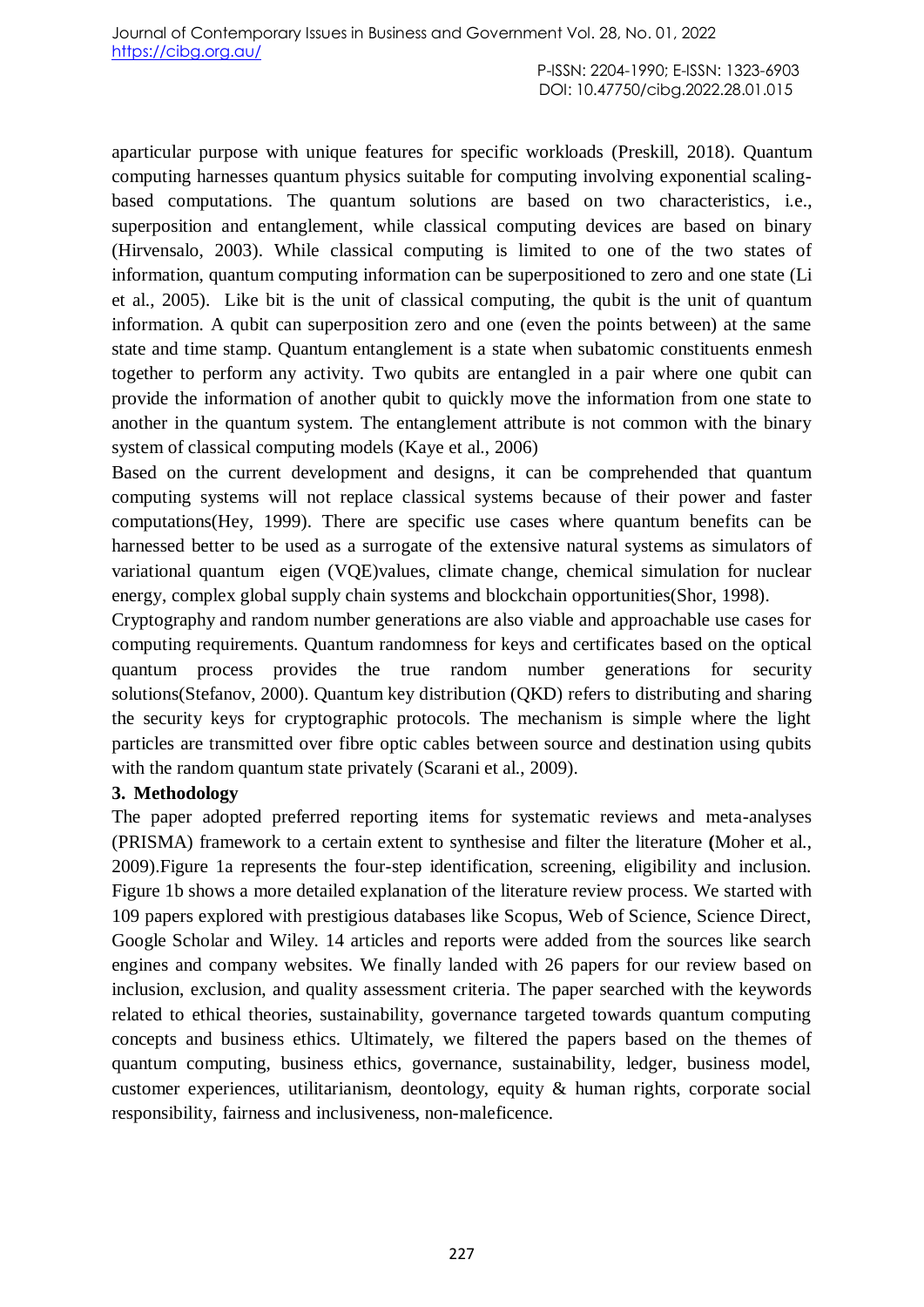

Figure 1a. PRISMA literature survey workflow, Moher et al., (2009)



Figure 1b. Preparatory Research workflow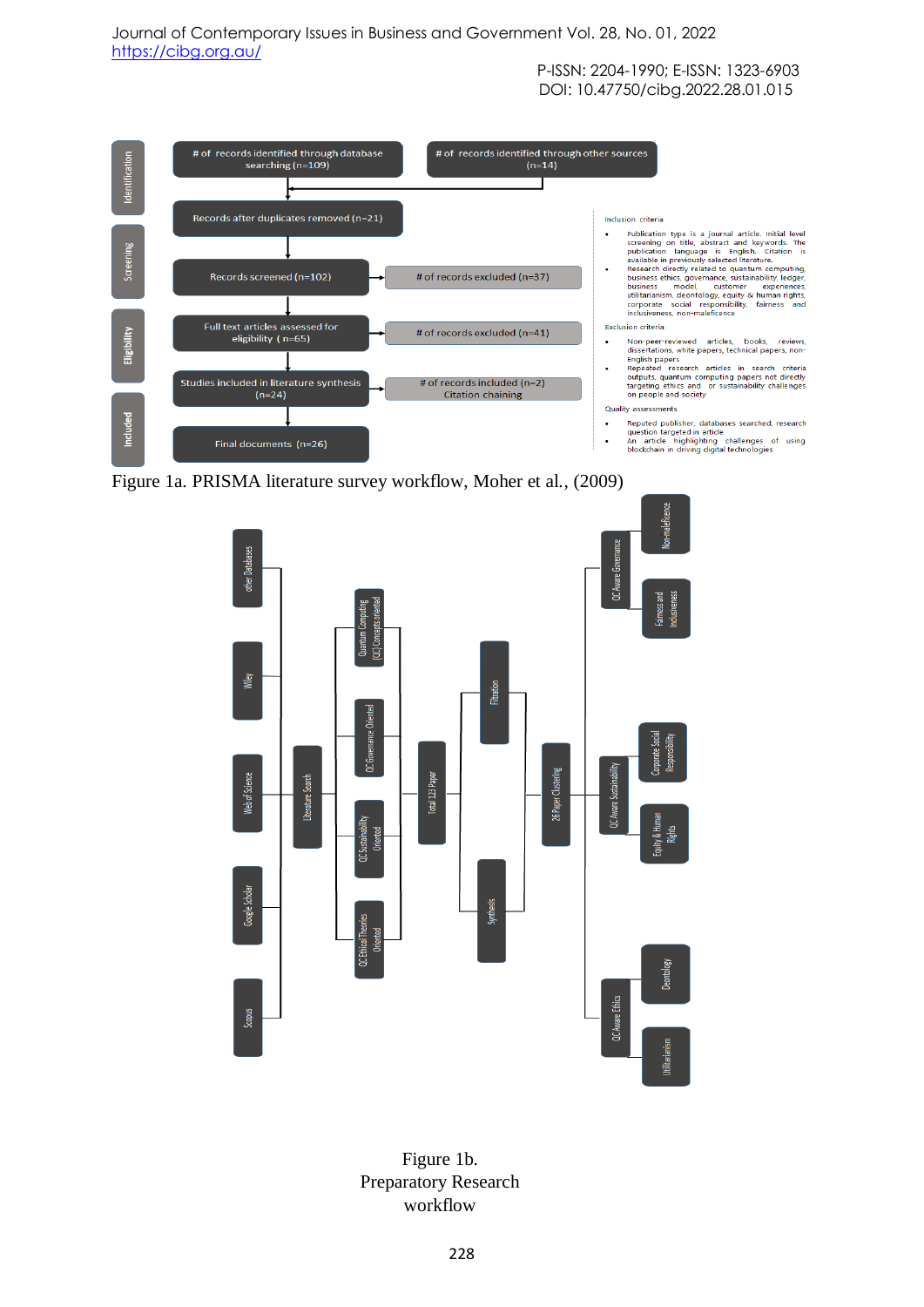#### **4. Quantum computing- ethics and sustainability**

The best time to consider the ethical and substantial implications of the technology is when it is in the early design and development phase. Quantum computing is also evolving with the early phases of its design and development phase.The technical, social and economic impact needs to be considered with the lens of ethics and sustainability. It provides the greater opportunity to mitigate the issues and risks to humans, society, values, morals, goods and duties to change the design choices to meet the more significant societal causes (De Wolf, 2017).

There are several examples from AI, robotics and blockchain where it cannot fulfil the promises of inclusive technology. There are several examples where digital technologies failure raised the issues of ethics and morality (Dignum, 2018; Baura, 2006; Boddington, 2017). Chinese traffic police display a giant public screen showing the jaywalkers using AIbased face recognition techniques. It displayed the wrongly recognised billionaire and faced much criticism. Another incident Uber's self-driving autonomous vehicle killed a pedestrian as the self-driving algorithm failed to take necessary action once the sensor detected an object ahead of the car (Greenblatt, 2016). Amazon's AI-powered recruitment tool recommended more male candidates as the initial training dataset was based on male candidates (West et al., 2019). One popular portal featured many real- alike porn videos using many female celebrities using digital face swap techniques. Google photo based on AI failed to recognise skier and mountaineer and could not merge backgrounds with the image. LG robot failed on the first day of it unveil because of the stage fear. Football world cup 2018 predictions went wrong as most digital machine learning algorithms failed because they worked on historical training data sets. Facebook chatbots developed their secret language to communicate, the chat was harmless, but it was shutdown. I-phone X face recognition system failed using a mask by a security firm and unlocked the phone (Davenport and Kirby, 2016; Allen, 2001). There are many incidents when Alexa and google Minis spied conversations, home locks problems and absurd responses to queries (Malkin et al., 2019). Last year at World Economic Forum (WEF) 2020 digital ethics and sustainability was one of the essential themes of discussion and provided a platform to discuss digital ethics and sustainability (Webster and Ivanov, 2021).

There are various ethical technology frameworks available by many agencies and the federal government. Commission on the Ethics of Scientific Knowledge and Technology (COMEST) by the United Nations forms the basis of the ethical responsibility of the newly developing technology. The framework covers the unacceptable ills to human life, society, rights, environment and future generations. However,a specific ethical and sustainable framework for quantum computing is not available as per the literature survey conducted in the paper with the timeframes of this article publication. Next section, we will discuss the proposed conceptual, ethical and sustainable framework for quantum computing.

# **5. Conceptual ethical and sustainable quantum computing model**

Quantum computing as a technology is at a nascent stage, and on top of that, quantum ethics is a much young discipline to understand with very few standards-based ethical dilemma control methods and mostly no authoritative point of view (Züfle, 2019). We need to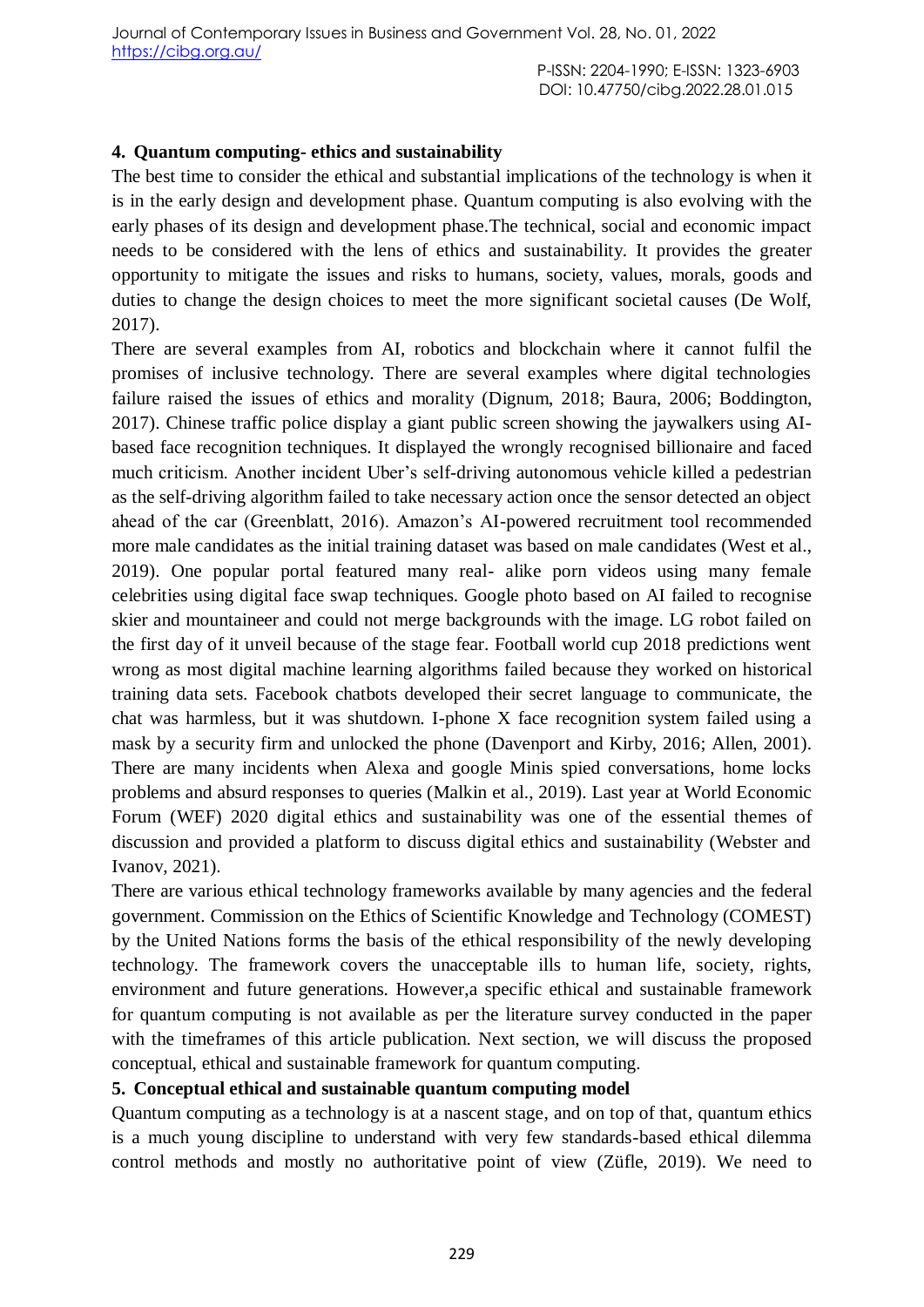understand quantum computing as technology in various contexts, outline community or systems-level responses to handle legal, regulatory and compliance requirements. We need to evaluate and comprehend what is not 'ethical' and what is promoted as more like an image and promotional exercise. Quantum technologies are now penetrating our daily lives. Its degree to impact and interfere with our social life, moral and human rights are drastically changing. Some issues can be old, carried by other technologies, but quantum computing might have intensified by scale and proliferation (Möller and Vuik, 2017). Quantum computing ethics can be viewed from various lenses (like human rights agencies, standards, legal and regulatory requirements, power differentials, corporate houses, economic exchanges, data protection) through which AI can be evaluated in the context of ethics (Penney et al., 2018). Figure 2presents the conceptual ethical and sustainable quantum computing model covering the aspects of ethics, sustainability and governance with the intention and factors influencing the individual, organisation and opportunity.

# **Quantum Computing Aware Ethics**

#### *Utilitarianism*

Utilitarian quantum ethics refers to the moral reasoning system based on the consequences. The primary objective is to look for ultimate happiness and near-zero ailments. One side quantumsystemissuitable for mundane complex, tedious, unsafe work (assembly line), increasing worker safety. These quantum systems savemuch money for corporate houses. On one side, there are benefits. Another side takes away many jobs and isolates humans from the overall understanding of the work, input data process, and outputs (Knill, 2005). It is so dangerous that now it is threatening even the existence of humans, their lives and relationships. There were various examples of how quantum systems with AI abused humanity using patterns (photos, media content, purchase history), giving power rights to agencies inconsistently. This requires studying the utility of the quantum systems rather than just joining the bandwagon.

# *Deontology*

Another way to adhere to quantum ethics is to cater toequality and generality that says every individual ought to receive his/her due entitlements. It can be a reward and punishment and should be fair and transparent(Wolf et al., 2012). For example, quantum systems can help to achieve this by supporting a better standard for physically and mentally challenged individuals. Quantum systems can also be used for the common good approach of the communities. Industrial automation is an excellent example of both the positive and negative sides(Ten Holter, 2021). Many accidents happen because of driver carelessness, but if we get efficient reliable and safe vehicles without any human drivers, the individual commute will be significantly easier. On the other side, it will hit one community of drivers as it will snatch all the driver jobs (Greenblatt, 2016). Quantum System should demonstrate good characters by practising algorithmic tuned virtues. It is not easy to achieve for quantum systems but under experimentation of AI-led quantum systems can include virtue characteristics like compassion, fairness, humbleness, conscientiousness, morality, truthfulness, kindness, appreciation, and perception (Goertzel, 2007, 2014; Pei et al., 2019).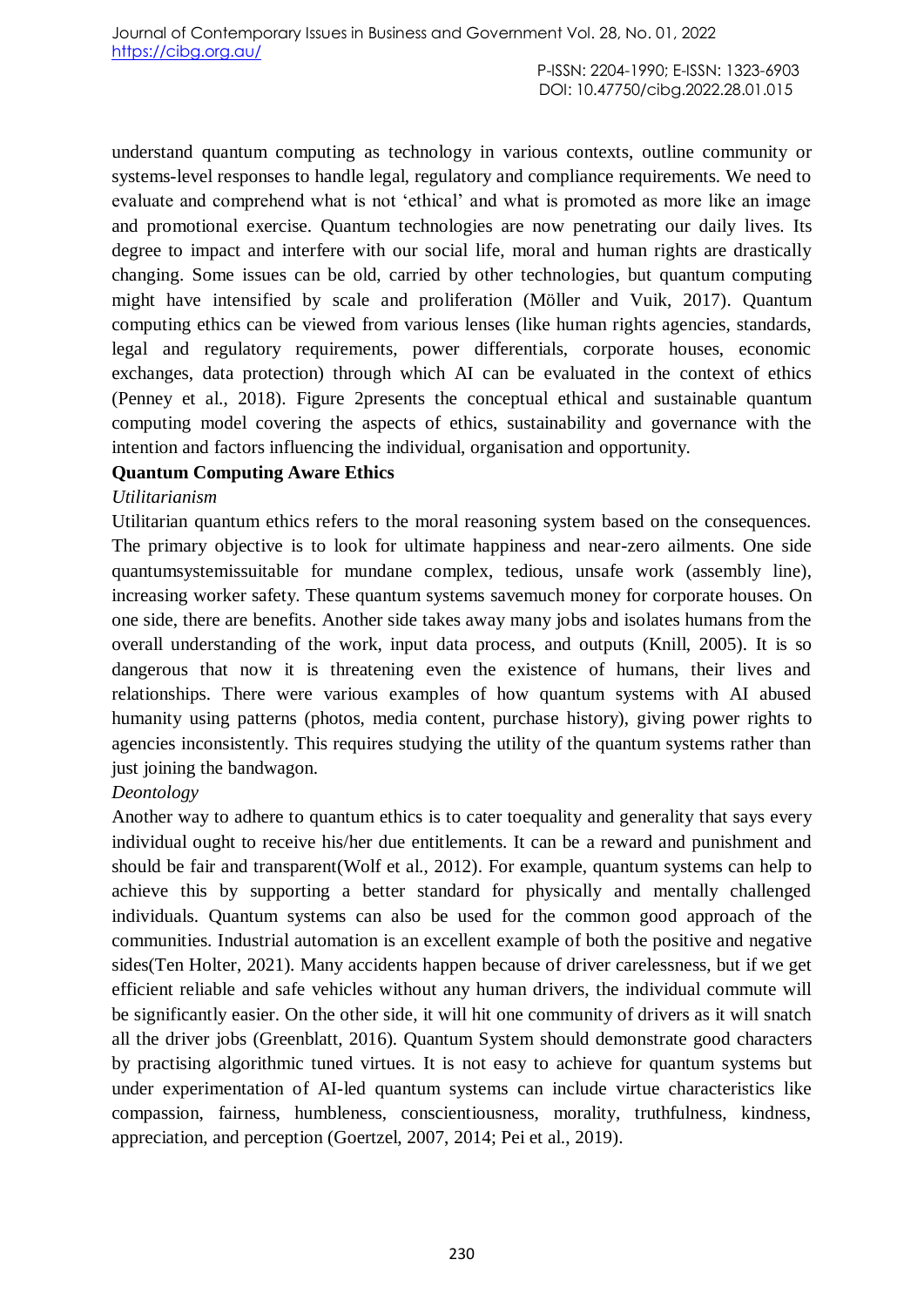#### **Quantum Computing Aware Sustainability**

#### *Equity & human rights*

Quantum systems with AI is impacting human rights in a societal ecosystem. It influencesan individual's belief & emotional state at the community level affecting political, legal and religious beliefs. There are various examples, at least now, where it even influenced the democratic system of the nation. Quantum solutions are now deployed using the face recognitions method to know mood and state of mind (Walther et al., 2005). So even the human mind is not in our control. Law and judicial agencies have started using and accepting quantum solutions using face recognition, home devices (Alexa, Smart TVs, pacemakers, GIS positions, surveillance cameras, drones) as evidence. This violates many human rights, and even agencies fail to safeguard societal interests at large (Hleg,2019). Mass communication and social media channels are also manipulated for various reasons, maybe to favour a belief or intention. For a democratic society, freedom of speech is the foundation of human rights. Quantum coupled with AI is hitting democracy also where the sentiments are analysed, and AI solutions help remove the content based on desired outcomes. It can work both positively and vice versa. However, one thing is clear: too much surveillance is digitally powered by quantum solutions expression hit rights being a human (Risse, 2019).

Quantum solutions are impacting user privacy and security. Data rights and integrity is also now questionable. Design considerations and architectural principles should safeguard the dignity of user privacy and security concerns while designing solutions, implementing any quantum service, product or robots under acceptable limits of human rights(Sajwan and Jayapandian, 2019). Quantum devices learn user interests by listening, using patterns hence not respecting privacy (Wachter and Mittelstadt, 2019). Quantum data bundled with AI can provide the details and identification of the individual and its interests from the archived data while being anonymous. Data available from the social platforms can be used for content analysis to know his choices, mental and emotional status that results in privacy, security, and data integrity issues using the power of quantum solutions. Some laws and compliances are now available, like General Data Protection Regulations (GDPR) for personal data privacy and protection (Malina et al., 2021). Agencies are also getting loopholes in this process as it is not applicable for large volume anonymous data where the quantum system can be trained and learn to predict the desired outcome. An ethical issue exists for data control, ownership, training and use, identity theft, archival, destroy and personal data secrecy, etc. (Aradau and Blanke, 2018).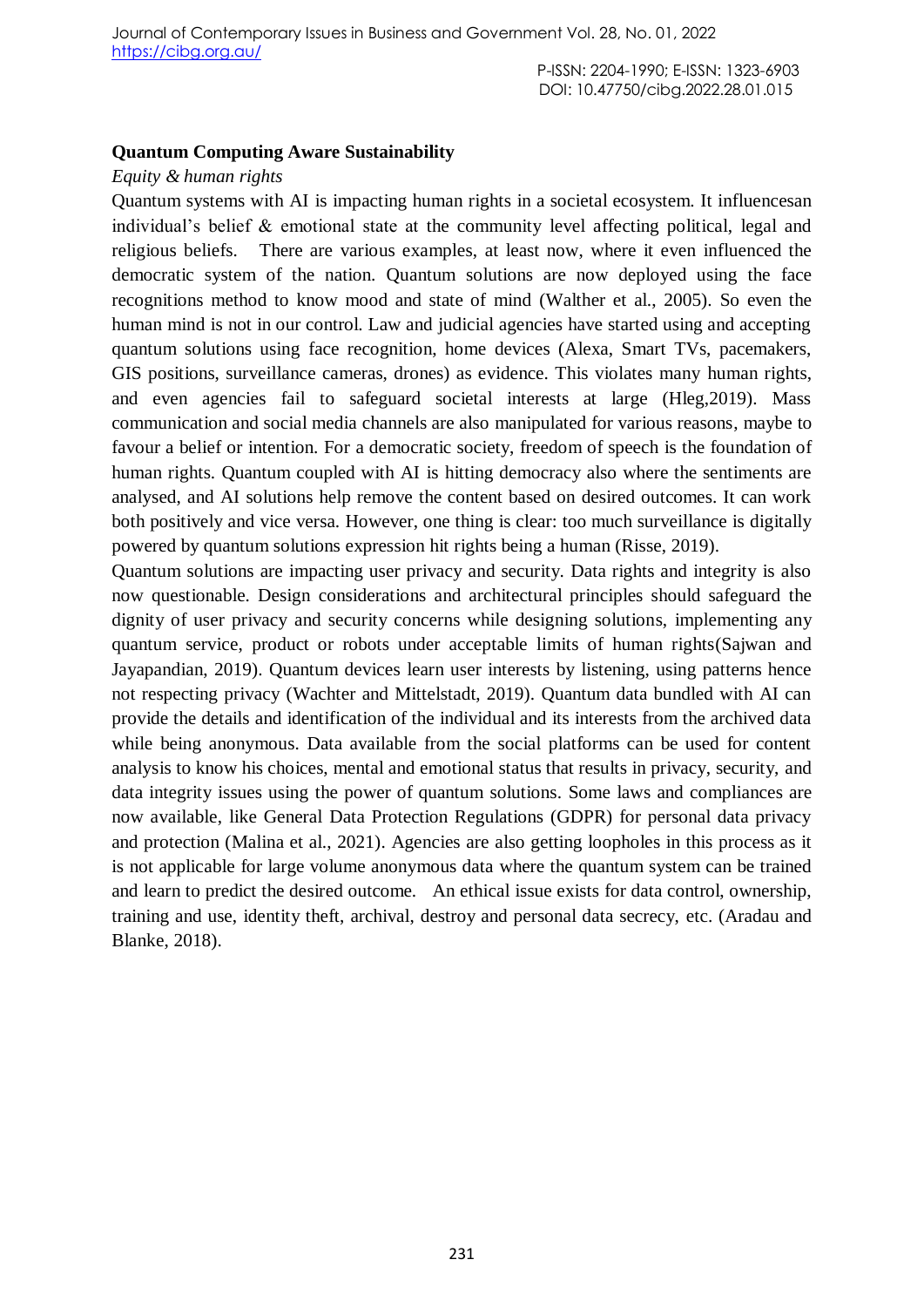Journal of Contemporary Issues in Business and Government Vol. 28, No. 01, 2022 <https://cibg.org.au/>

> P-ISSN: 2204-1990; E-ISSN: 1323-6903 DOI: 10.47750/cibg.2022.28.01.015



Figure 2. Conceptual ethical and sustainable quantum computing model

# *Corporate social responsibility*

Quantum technology solutions work on computing resources thatrun-in datacentres with massive growth in energy, adding the issues of climate change. Devices are needed to run quantum use case applications like intelligent devices, computing items, electronic cars made of lithium batteries, graphite, and silicon chips, damaging the ecosystem. The growth will translate to mining, extraction, deforestation, manufacturing etc. that will further increase the pollution levels as it emits toxins (Casati, 2020). Electronic waste is also aggravated because of AI automation, robotics in action. Combating this requires mature manufacturers and consumer quantum ethics to promote and accept eco-friendly, sustainable quantum products and services (Heinen, 2020).

# **Quantum computing aware governance**

# *Fairness and Inclusiveness*

Fairness and inclusiveness are the most talked about ethical issues when discussing quantum or technology-led ethics. In most of the use cases, it is influencing humanity. Implementing quantum systems can lead to very different human existence based ethical issues. At the same time, when quantum practitioners choose the alternatives of algorithms, parameters, data fields and analytics based on preconceived notions potentially leads towards the 'biased' intention of quantum ethics issues (Rocha et al., 2005). Quantum systems are fed with data initially to train the system and learn gradually. If the dataset does not represent a sufficient population sample, the implications will have discriminatory results. This has triggered many biased ethical issues where racism cases are reported because the quantum systems with AI were fed with flawed, insufficient data representing the limited demographic population samples, encouraging inadvertent social bias (Fjeld et al., 2020). *Non-maleficence*

# As per quantum ethics,the system becomes transparent and trustworthy once it is obligated to take the right decision for governance. It means the envisaged quantum system can be interpreted clearly to a context, and there exists a justification for developing intent to its behaviour (Visvizi, 2021). It is not like the black box and is considered intelligent enough to clarify and prove its rationality (Winfield and Jirotka, 2018). Governance wise Quantum system should be sensible to justify its design, deployment and results as a processor meaningfully executed as a workflow. Processes must be justified and interpreted for their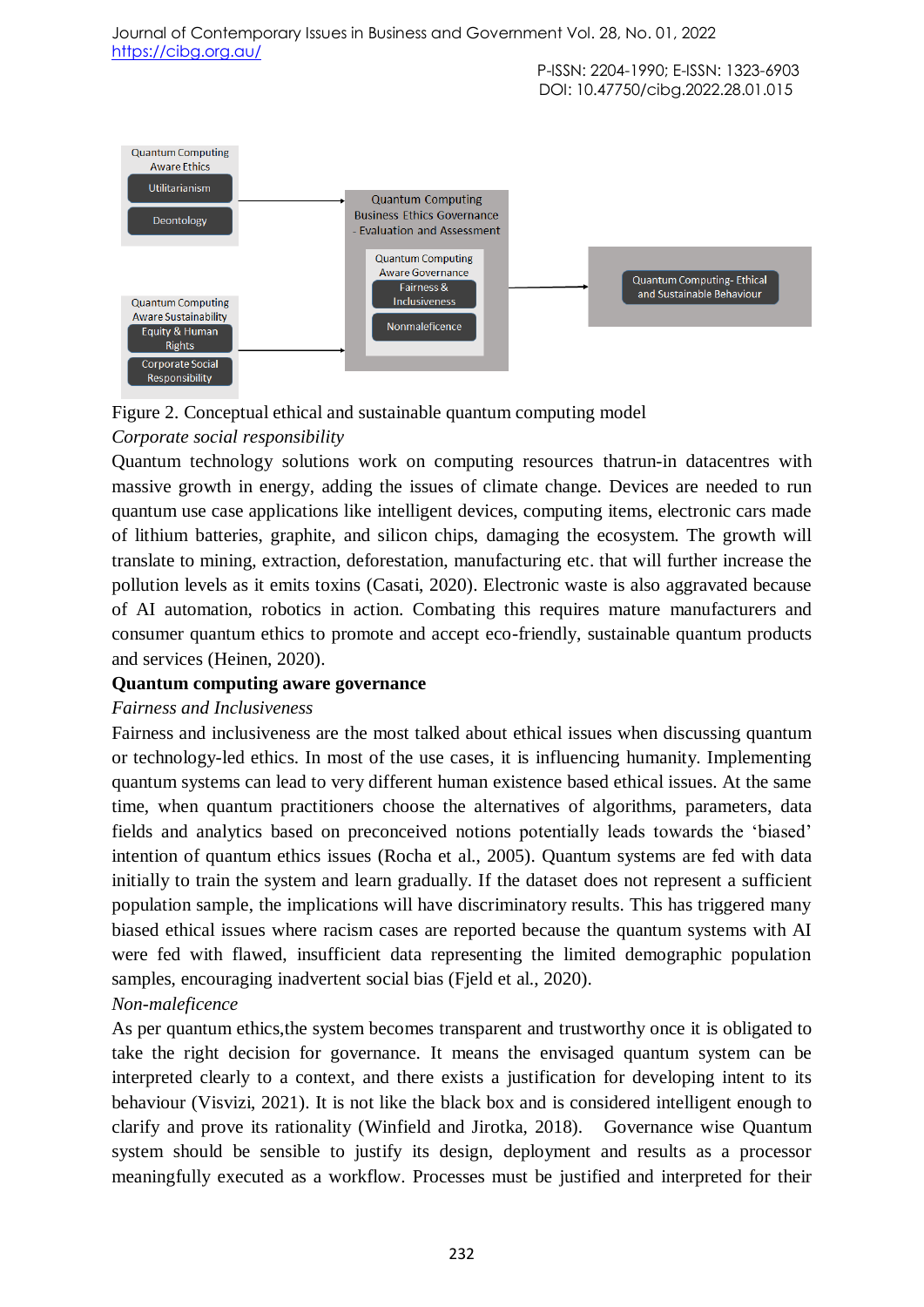actions and consequence handling for behaviour pattern of permission ethics, fairness and inclusion, well-being, reliability and safety. Governance intelligentquantum systems should be transparently aligned to process, ensuring that all the fair and permission techniques are followed for the desired outcome appreciating public interest at large (Clarke, 2019). Governance is achieved by design level accountability that is auditable for regulatory and compliance requirements. The models and algorithms can be explained in simple business language for the user content and how the results are achieved. Specialists are not required to comprehend the model behaviour; it can be visualised using business modelling language (Blanco and Piattini, 2020).The logic used in the model is meaningful and does not harm humanity, and is socially viable. Results compiled by AI systems should match the expectancy levels. The model should work as intended or based on the specified decision. If it is not performing in the desired ethical way, a feedback loop can be introduced to the back process level or to starting point to adhere to the guidelines (Aradau and Blanke, 2018). Autonomous automation agents perform tasks based on rational thinking and possible outcomes(Back et al., 2012). These agents sometimes behave in an undesired fashion when it meets an unusual situation, or developers might not have thought of that situation, resulting in malicious output not fulfilling the ethical and sustainable quantum systems requirements (Gonçalves, 2014).

# **6. Implications**

Quantum solutions work on data; if the same system uses volumes of data that is not managed correctly, designed poorly, immature process execution and inefficient deployment may result in the quantum ethics and sustainability issues of safety and reliability. It damages technology acceptance facilitating conditions, individuals'well-being, and the public trust of using quantum as a responsible technology (Chen and Bastani, 1991; Howe, 1995). Quantum systems reliability is concerned with the intended behaviour of the system for which it is designed. Quantum systems should adhere to the software and functional specifications. Therefore, a measured way of consistent design and specification is a way to have reliable quantum systems. The more the reliability,the more the safety, helps launchassurance in the arrangement. Quantum systems should adapt to the envisioned well investigated, verified and recognisedoutcomes (Baum,2017; Guzman, 2016). However, current systems are like beta systems, creating havoc in society withminimal reliability and safety. Software/hardware architecting skills are the most important thing while working for reliability and safety. Which algorithm to use, data source, its protection, interfaces, how it is deployed is milliondollar questions to avoid ethical issues of the poorly designed, unreliable and unsafe ecosystem. Software engineering paradigms need to understand the social engineering factors, and ultimately the lifecycle of development, testing, quality assurance, staging and production should be transformed as per envisaged quantum safety standards.

To eradicate such algorithmic bias and discrimination because of unusual training data sets requires good assessments at design, solution, and implementation level to have a fair and inclusive nature. The operational process should use workflow at each level and evaluate the required dataset reliability to provide unbiased results. We should achieve fairness and inclusion in our dataset. The model should predict fairness in the case of individuals, or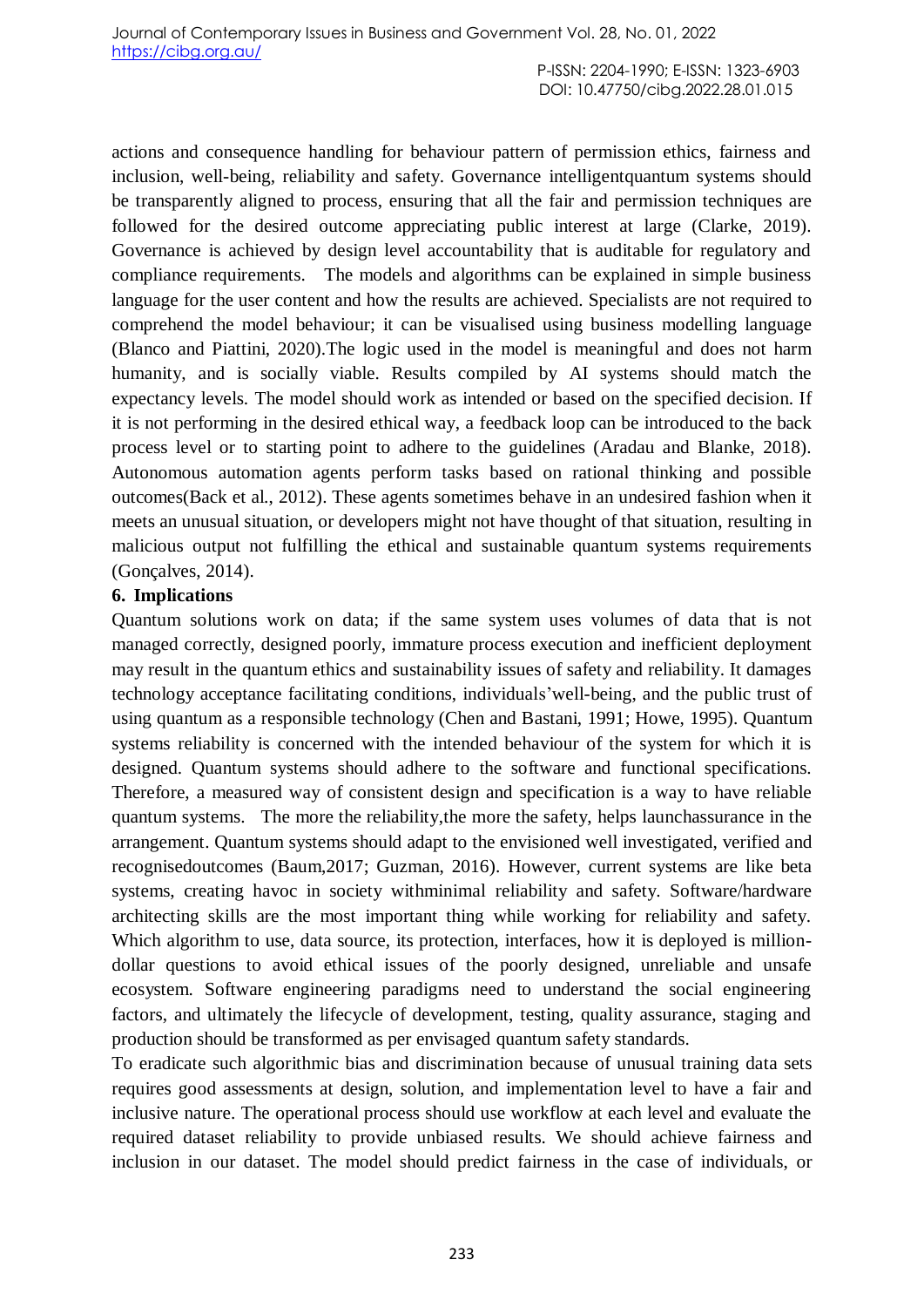fairness can be equitable among groups. We should work in the way that quantum systems and datasets should behave like the system's product.It is cognizant that the wrong dataset to quantum algorithms result unfair and can risk the community and society. The Quantum learning fairness module should be robust to avoid such unwanted situations. There should be options to zoom in and out the datasets to simulate the inclusion braces. It will give us the option to see the big picture and look for objectionable biases that unreasonably disturb model performance to be fair and inclusive.

# 7. **Conclusion**

Societal ethics looks for human values and the well-being of all creatures and the entire planet. Therefore, trust-based relationships and respect towards humanity and all living beings require an ethical way to implement technology like quantum,which touches every walk of life. It needs to be thought, how much autonomy can be granted to machines as control that it is not violating the ecosystem's trust-based balanced relationship. The proposed conceptual ethical and sustainable quantum computing model provides an excellent opportunity to address the question raised by quantum computing ethical and sustainable design, development and deployment. Ethical and sustainable quantum computing starts with the corporate and end-user (both practitioners/researchers) to support proper funding, adopt and encourage all-inclusive quantum solutions. The proposed model can create a community of relevant stakeholders responsible for driving ethical and sustainable quantum computing programs and initiatives. The proposed model helps to envisage inherent risks, ethical consequences, design principles and test the framework in different settings empirically or qualitatively for specific industries.

# **References**

Allen, R. J. (2001). Artificial intelligence and the evidentiary process: The challenges of formalism and computation. *Artificial Intelligence and Law*, *9*(2), 99-114.

Aradau, C., & Blanke, T. (2018). Governing others: Anomaly and the algorithmic subject of security. *European Journal of International Security*, *3*(1), 1-21.

Awad, E., Dsouza, S., Kim, R., Schulz, J., Henrich, J., Shariff, A., ... & Rahwan, I. (2018). The moral machine experiment. *Nature*, *563*(7729), 59-64.

Bäck, T., Kok, J. N., & Rozenberg, G. (2012). *Handbook of natural computing*. Springer, Heidelberg.

Baum, W. M. (2017). *Understanding behaviorism: Behavior, culture, and evolution*. John Wiley & Sons.

Baura, G. (2006). *Engineering ethics: an industrial perspective*. Elsevier.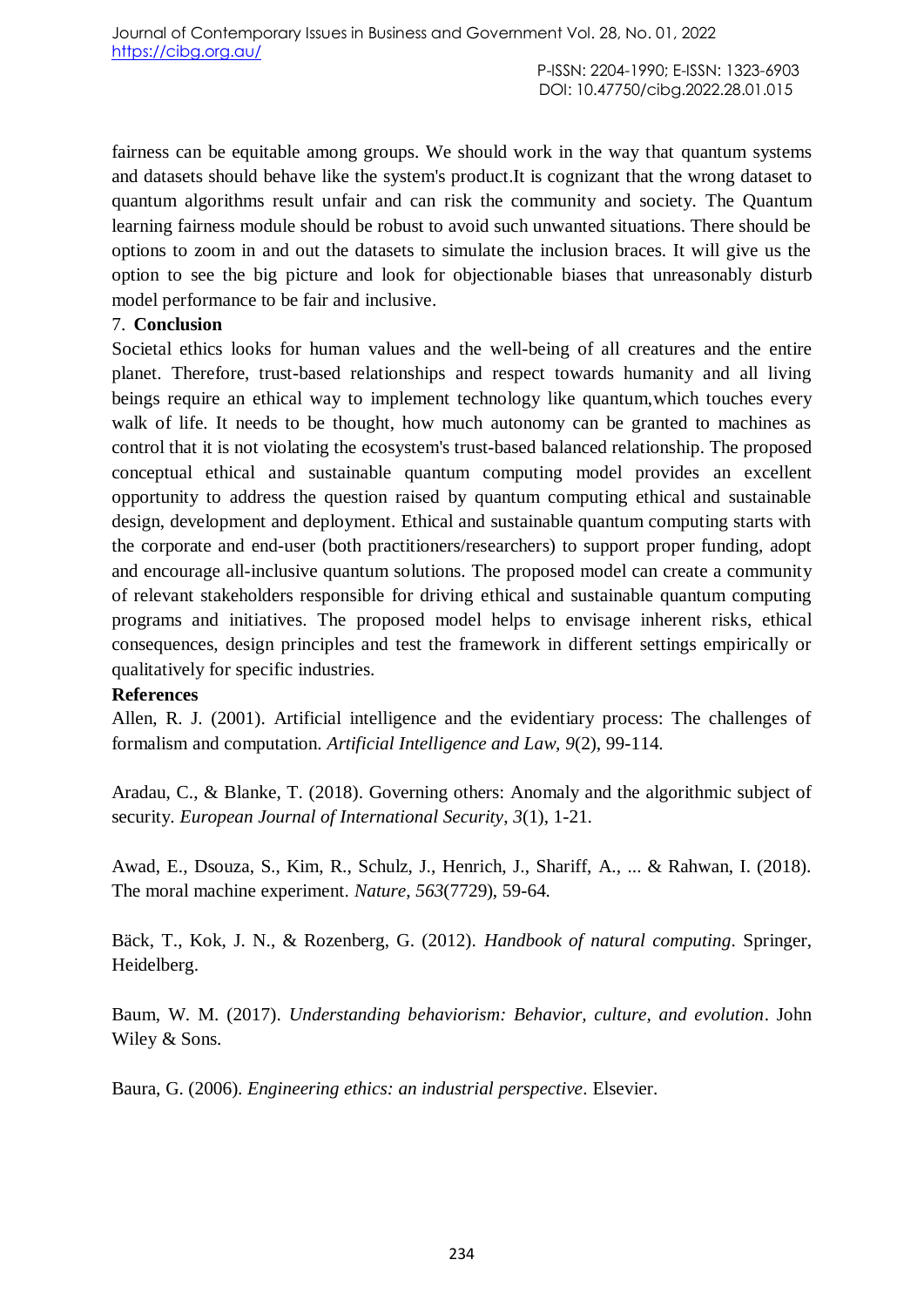Blanco, M. Á., & Piattini, M. (2020). Adapting COBIT for Quantum Computing Governance. In *International Conference on the Quality of Information and Communications Technology* (pp. 274-283). Springer, Cham.

Bughin, J., Hazan, E., Lund, S., Dahlström, P., Wiesinger, A., & Subramaniam, A. (2018). Skill shift: Automation and the future of the workforce. *McKinsey Global Institute*, *1*, 3-84.

Burton, B. K., & Goldsby, M. (2005). The golden rule and business ethics: An examination. *Journal of Business Ethics*, *56*(4), 371-383.

Casati, N. M. (2020). Current and future global challenges in management and leadership: Finance and quantum computing. In *Paradigm shift in management philosophy* (pp. 103- 131). Palgrave Macmillan, Cham.

Chen, I. R., & Bastani, F. B. (1991). Effect of artificial-intelligence planning-procedures on system reliability. *IEEE Transactions on Reliability*, *40*(3), 364-369.

Chohan, R., & Paschen, J. (2021). What marketers need to know about non-fungible tokens (NFTs). *Business Horizons*.

Clarke, R. (2019). Principles and business processes for responsible AI. *Computer Law & Security Review*, *35*(4), 410-422.

Davenport, T. H., & Kirby, J. (2016). *Only humans need apply: Winners and losers in the age of smart machines*. New York, NY: Harper Business.

De Wolf, R. (2017). The potential impact of quantum computers on society. *Ethics and Information Technology*, *19*(4), 271-276.

Dignum, V. (2018). Ethics in artificial intelligence: introduction to the special issue. *Ethics and Information Technology*, *20*(1), 1-3.

Fjeld, J., Achten, N., Hilligoss, H., Nagy, A., & Srikumar, M. (2020). Principled artificial intelligence: Mapping consensus in ethical and rights-based approaches to principles for AI. *Berkman Klein Center Research Publication*, (2020-1).

Goertzel, B. (2014). Artificial general intelligence: concept, state of the art, and future prospects. *Journal of Artificial General Intelligence*, *5*(1), 1.

Gonçalves, C. P. (2014). Quantum cybernetics and complex quantum systems science-A quantum connectionist exploration. *arXiv preprint arXiv:1402.1141*.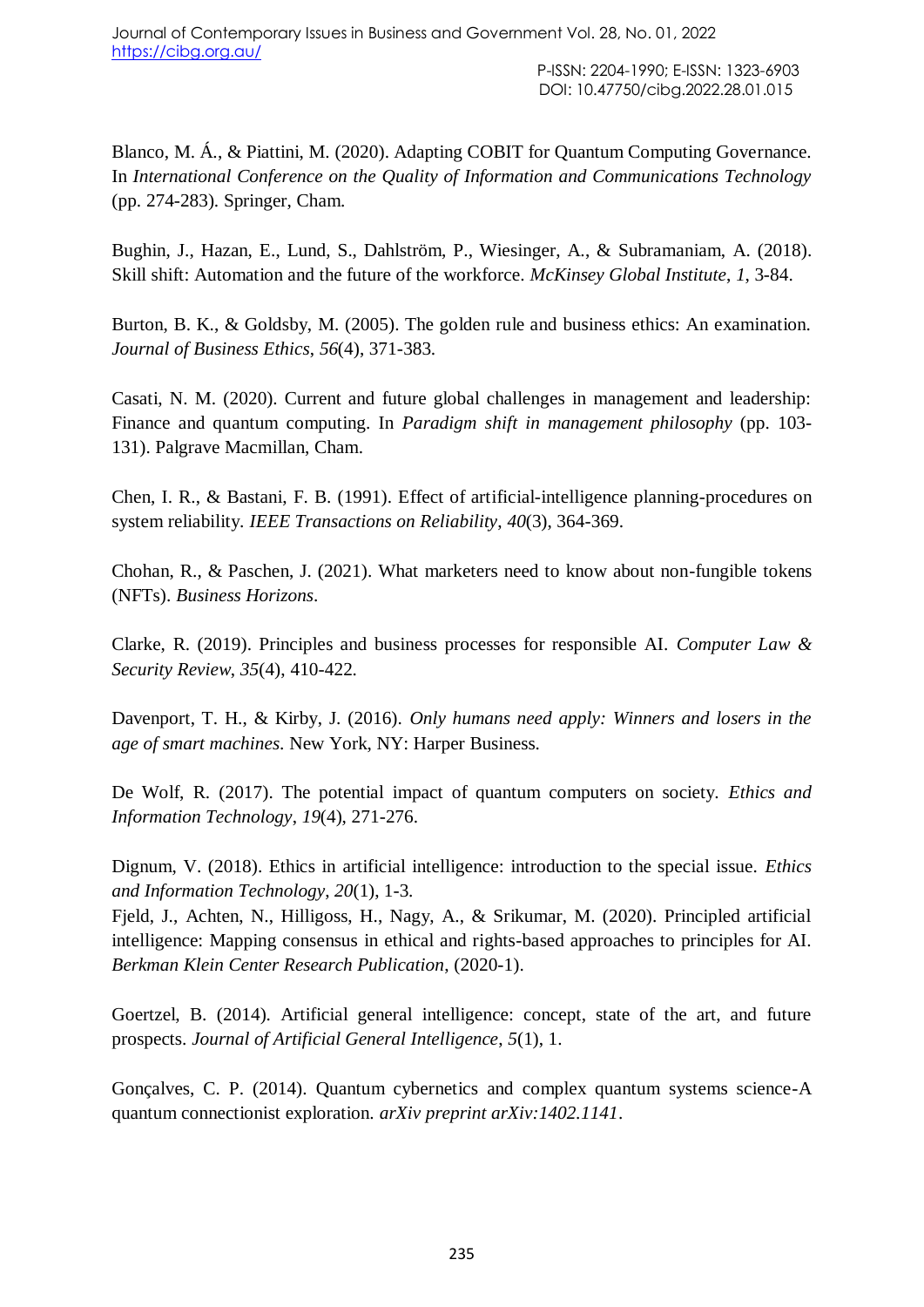Gunkel, D. J. (2012). Communication and artificial intelligence: Opportunities and challenges for the 21st century. *communication+ 1*, *1*(1), 1-25.

Guzman, A. L. (2016). Making AI safe for humans: A conversation with Siri. In *Socialbots and their friends* (pp. 85-101). Routledge.

Heinen, S., Schwilk, M., von Rudorff, G. F., & von Lilienfeld, O. A. (2020). Machine learning the computational cost of quantum chemistry. *Machine Learning: Science and Technology*, *1*(2), 025002.

Hey, T. (1999). Quantum computing: an introduction. *Computing & Control Engineering Journal*, *10*(3), 105-112.

Hirvensalo, M. (2003). *Quantum computing*. Springer Science & Business Media.

Hleg, A. I. (2019). Ethics guidelines for trustworthy AI. *B-1049 Brussels*.

Howe, D. (1995). *Attachment theory for social work practice*. Macmillan International Higher Education.

Kacmar, K. M., Andrews, M. C., Harris, K. J., & Tepper, B. J. (2013). Ethical leadership and subordinate outcomes: The mediating role of organisational politics and the moderating role of political skill. *Journal of Business Ethics*, *115*(1), 33-44.

Kaye, P., Laflamme, R., & Mosca, M. (2006). *An introduction to quantum computing*. OUP Oxford.

Knill, E. (2005). Quantum computing with realistically noisy devices. *Nature*, *434*(7029), 39- 44.

Krausova, A. (2017). Intersections between law and artificial intelligence. *International Journal of Computer*, *27*(1), 55-68.

Li, S. S., Long, G. L., Bai, F. S., Feng, S. L., & Zheng, H. Z. (2001). Quantum computing. *Proceedings of the National Academy of Sciences*, *98*(21), 11847-11848.

Malina, L., Dzurenda, P., Ricci, S., Hajny, J., Srivastava, G., Matulevičius, R., ... & Tang, Q. (2021). Post-Quantum Era Privacy Protection for Intelligent Infrastructures. *IEEE Access*, *9*, 36038-36077.

Mandal, S., Greenblatt, A. B., & An, J. (2018). Imaging intelligence: AI is transforming medical imaging across the imaging spectrum. *IEEE pulse*, *9*(5), 16-24.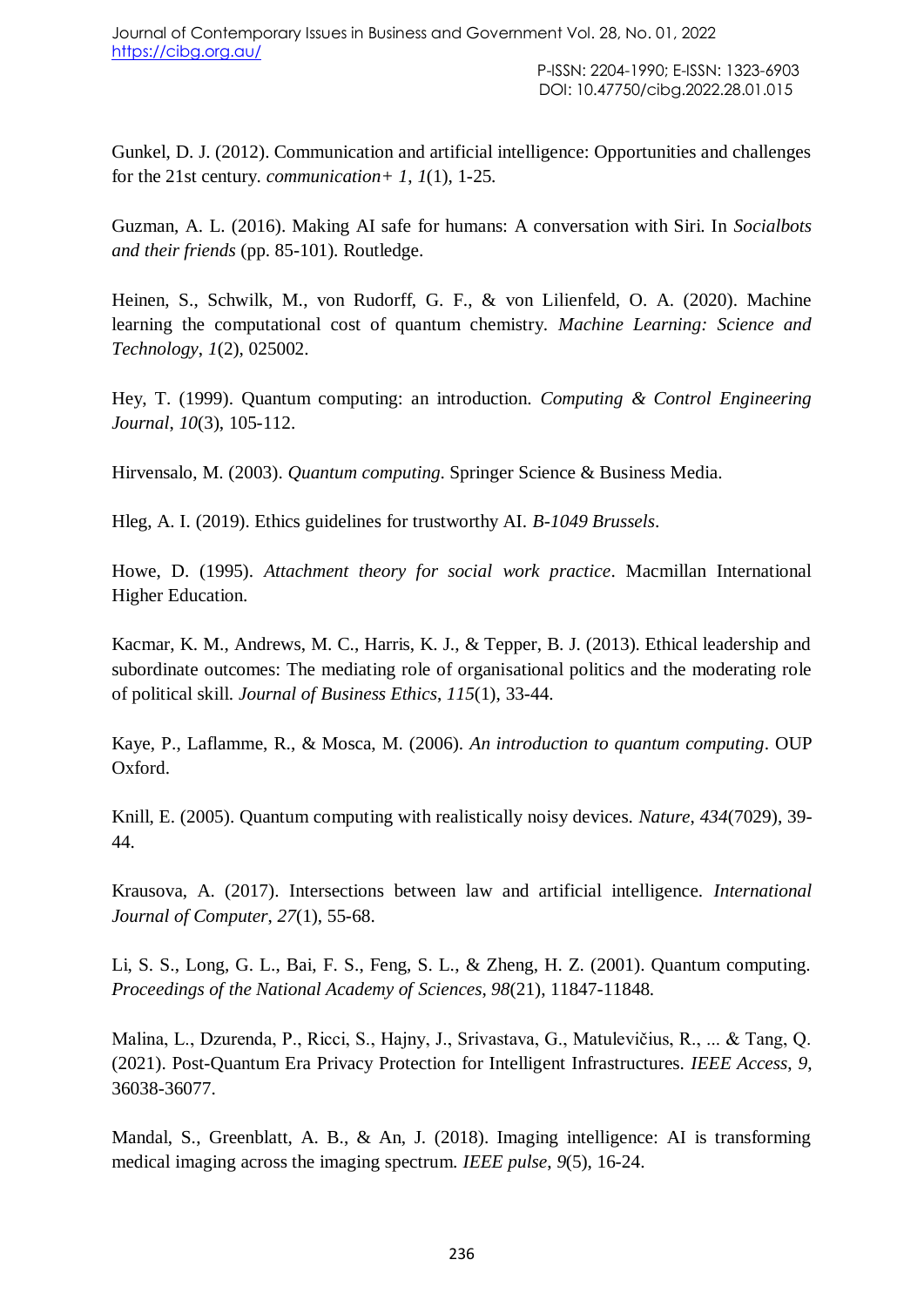Mittelstadt, B., Russell, C., & Wachter, S. (2019, January). Explaining explanations in AI. In *Proceedings of the conference on fairness, accountability, and transparency* (pp. 279-288).

Moher, D., Liberati, A., Tetzlaff, J., Altman, D. G., & Prisma Group. (2009). Preferred reporting items for systematic reviews and meta-analyses: the PRISMA statement. *PLoS medicine*, *6*(7), e1000097.

Möller, M., & Vuik, C. (2017). On the impact of quantum computing technology on future developments in high-performance scientific computing. *Ethics and Information Technology*, *19*(4), 253-269.

Panch, T., Pearson-Stuttard, J., Greaves, F., & Atun, R. (2019). Artificial intelligence: opportunities and risks for public health.

Pei, J., Li, J., AppTec, W., Egan, C. T. J., Yuan, J. S., & Chakrabarti, D. (2021). DeepMalaria: Artificial Intelligence Driven Discovery of Potent Antiplasmodials. *Artificial intelligence for Drug Discovery and Development*.

Penney, S., Dodge, J., Hilderbrand, C., Anderson, A., Simpson, L., & Burnett, M. (2018, March). Toward foraging for understanding of StarCraft agents: An empirical study. In *23rd International Conference on Intelligent User Interfaces* (pp. 225-237).

Preskill, J. (2018). Quantum computing in the NISQ era and beyond. *Quantum*, *2*, 79.

Risse, M. (2019). Human rights and artificial intelligence: An urgently needed agenda. *Human Rights Quarterly*, *41*(1), 1-16.

Rocha, A. F., Massad, E., & Coutinho, F. A. B. (2004). Can the human brain do quantum computing?. *Medical hypotheses*, *63*(5), 895-899.

Sajwan, P., & Jayapandian, N. (2019, December). Challenges and Opportunities: Quantum Computing in Machine Learning. In *2019 Third International conference on I-SMAC (IoT in Social, Mobile, Analytics and Cloud)(I-SMAC)* (pp. 598-602). IEEE.

Salah, K., Rehman, M. H. U., Nizamuddin, N., & Al-Fuqaha, A. (2019). Blockchain for AI: Review and open research challenges. *IEEE Access*, *7*, 10127-10149.

Scarani, V., Bechmann-Pasquinucci, H., Cerf, N. J., Dušek, M., Lütkenhaus, N., & Peev, M. (2009). The security of practical quantum key distribution. *Reviews of modern physics*, *81*(3), 1301.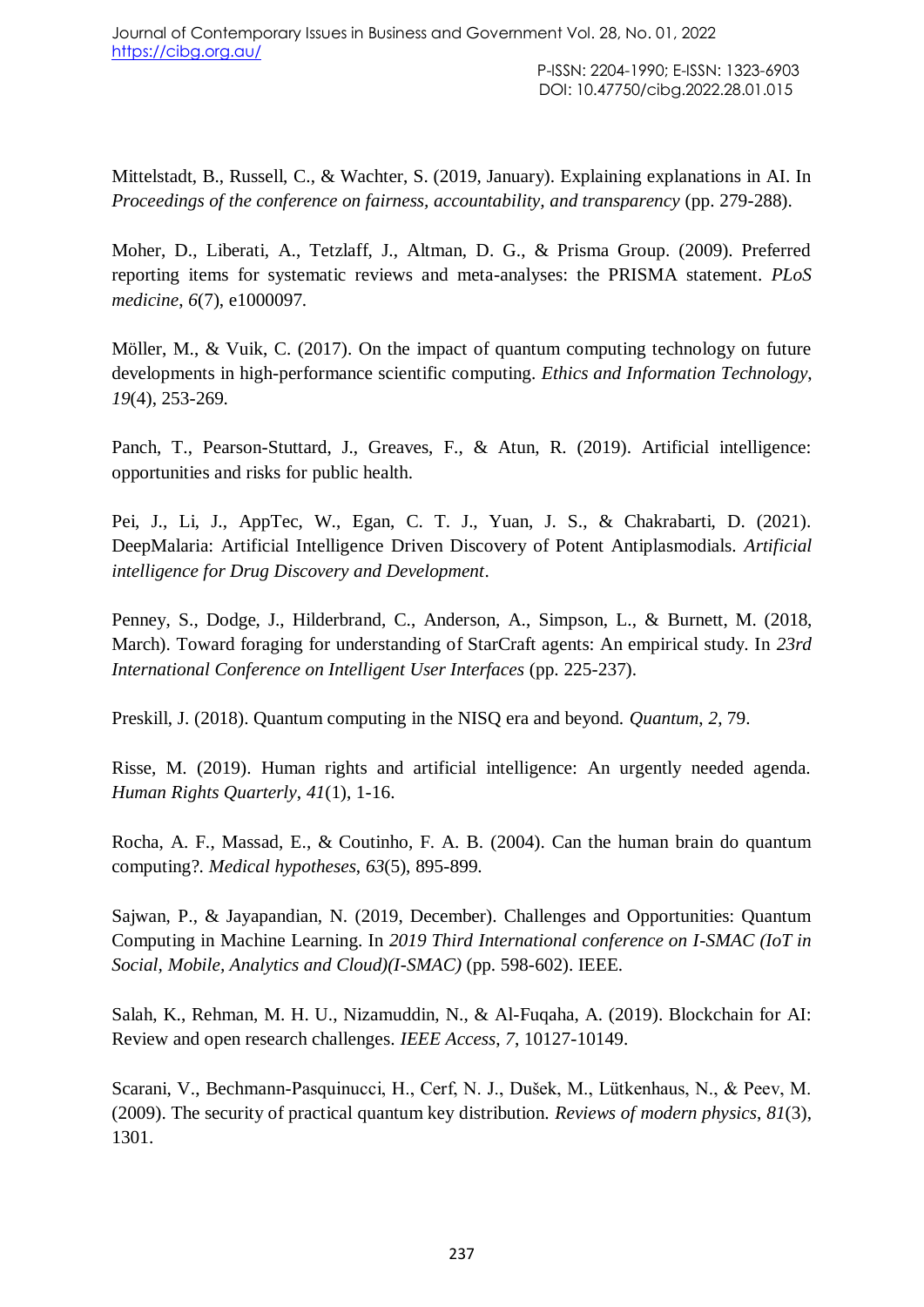Sharkey, N. (2008). Cassandra or false prophet of doom: AI robots and war. *IEEE intelligent Systems*, *23*(4), 14-17.

Shor, P. W. (1998). Quantum computing. *Documenta Mathematica*, *1*(1000), 467-486.

Shortliffe, E. H., & Sepúlveda, M. J. (2018). Clinical decision support in the era of artificial intelligence. *Jama*, *320*(21), 2199-2200.

Siau, K., & Wang, W. (2020). Artificial intelligence (AI) ethics: ethics of AI and ethical AI. *Journal of Database Management (JDM)*, *31*(2), 74-87.

Smith, M. J., & Bean, S. (2019). AI and ethics in medical radiation sciences. *Journal of medical imaging and radiation sciences*, *50*(4), S24-S26.

Stefanov, A., Gisin, N., Guinnard, O., Guinnard, L., & Zbinden, H. (2000). Optical quantum random number generator. *Journal of Modern Optics*, *47*(4), 595-598.

Stewart, J., Sprivulis, P., & Dwivedi, G. (2018). Artificial intelligence and machine learning in emergency medicine. *Emergency Medicine Australasia*, *30*(6), 870-874.

Ten Holter, C., Inglesant, P., & Jirotka, M. (2021). Reading the road: challenges and opportunities on the path to responsible innovation in quantum computing. *Technology Analysis & Strategic Management*, 1-13.

Visvizi, A. (2021). Artificial intelligence (AI): Explaining, querying, demystifying. In *Artificial Intelligence and Its Contexts* (pp. 13-26). Springer, Cham.

Vollmer, S., Mateen, B. A., Bohner, G., Király, F. J., Ghani, R., Jonsson, P., ... & Hemingway, H. (2018). Machine learning and AI research for patient benefit: 20 critical questions on transparency, replicability, ethics and effectiveness. *arXiv preprint arXiv:1812.10404*.

Walther, P., Resch, K. J., Rudolph, T., Schenck, E., Weinfurter, H., Vedral, V., ... & Zeilinger, A. (2005). Experimental one-way quantum computing. *Nature*, *434*(7030), 169- 176.

Webster, C., & Ivanov, S. (2020). Robotics, artificial intelligence, and the evolving nature of work. In *Digital transformation in business and society* (pp. 127-143). Palgrave Macmillan, Cham.